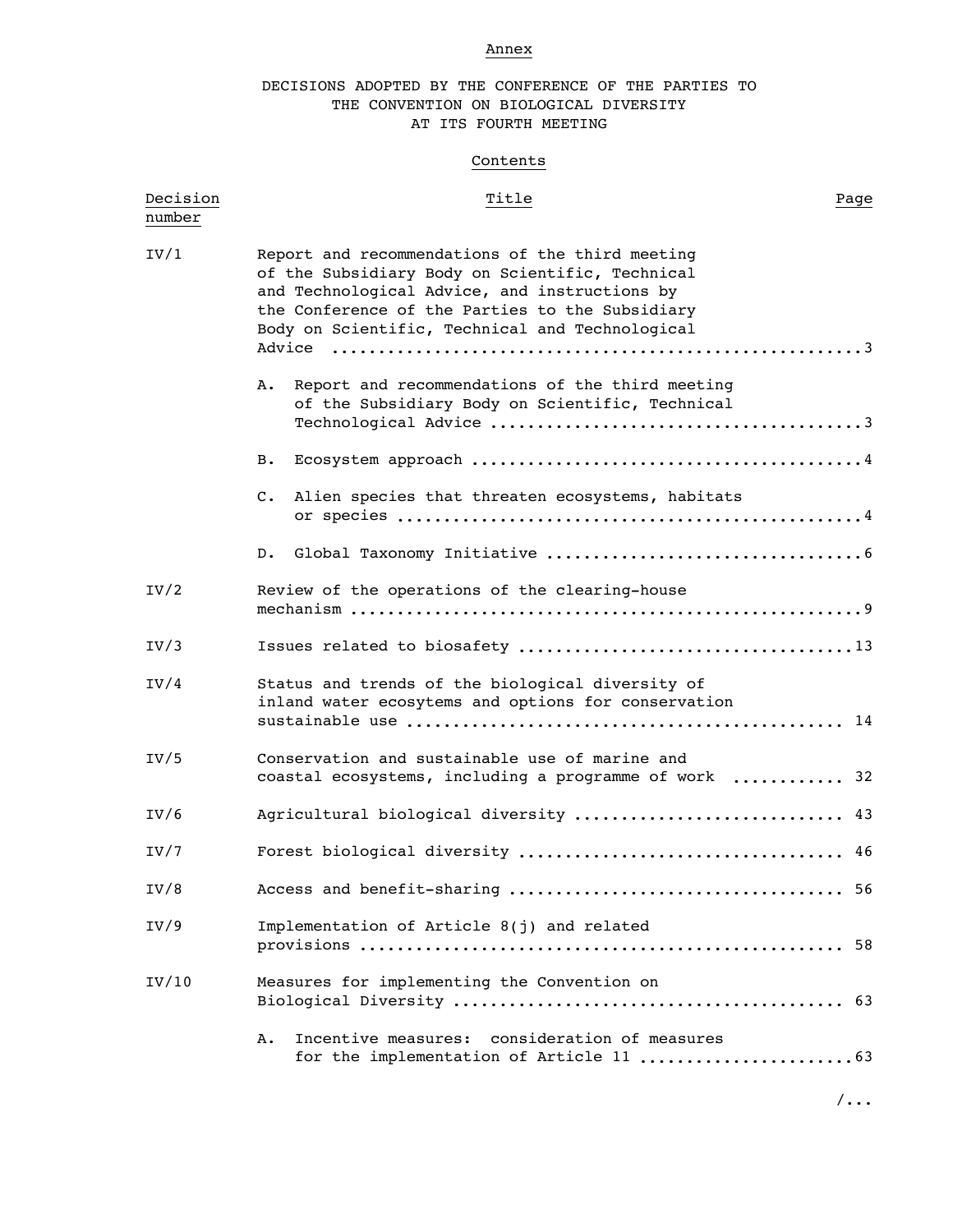# IV/5. Conservation and sustainable use of marine and coastal biological diversity, including a programme of work

The Conference of the Parties,

I. PROGRAMME OF WORK ARISING FROM DECISION II/10 (JAKARTA MANDATE ON MARINE AND COASTAL BIOLOGICAL DIVERSITY)

Reaffirming its decision II/10 on the conservation and sustainable use of marine and coastal biological diversity,

Having considered recommendation III/2 of its Subsidiary Body on Scientific, Technical and Technological Advice,

1. Adopts the programme of work on marine and coastal biological diversity, as contained in the annex to the present decision;

2. Urges Parties, countries, relevant organizations and donor agencies to contribute to the implementation of specific elements of the programme of work;

3. Urges Parties, when requesting for assistance through the financial mechanism of the Convention, to propose projects which, while being fully consistent with previous guidance of the Conferences of the Parties, promote the implementation of the programme of work;

4. Urges the Executive Secretary to cooperate with the Convention on Wetlands of International Importance, especially as Waterfowl Habitat, where appropriate, in relation to the implementation of the joint work plan having regard to linkages with the programme of work on inland water biological diversity adopted by decision IV/4;

#### II. CORAL REEFS

Being deeply concerned at the recent extensive and severe coral bleaching, such as that reported by the African countries, caused by abnormally high water temperatures experienced since January 1998,

Recognizing the potentially severe loss of biological diversity and consequent socio-economic impacts, and

Noting this occurrence as a possible consequence of global warming and in light of the precautionary approach,

1. Requests the Subsidiary Body on Scientific, Technical and Technological Advice to make an analysis of this phenomenon and provide relevant information to the fifth meeting of the Conference of the Parties for its consideration;

2. Instructs the Executive Secretary to express its concern to the Executive Secretary of the United Nations Framework Convention on Climate Change and the Secretary-General of the Convention on Wetlands and convey it to the conferences of the Parties to the United Nations Framework Convention on Climate Change and the Convention on Wetlands at their next meetings;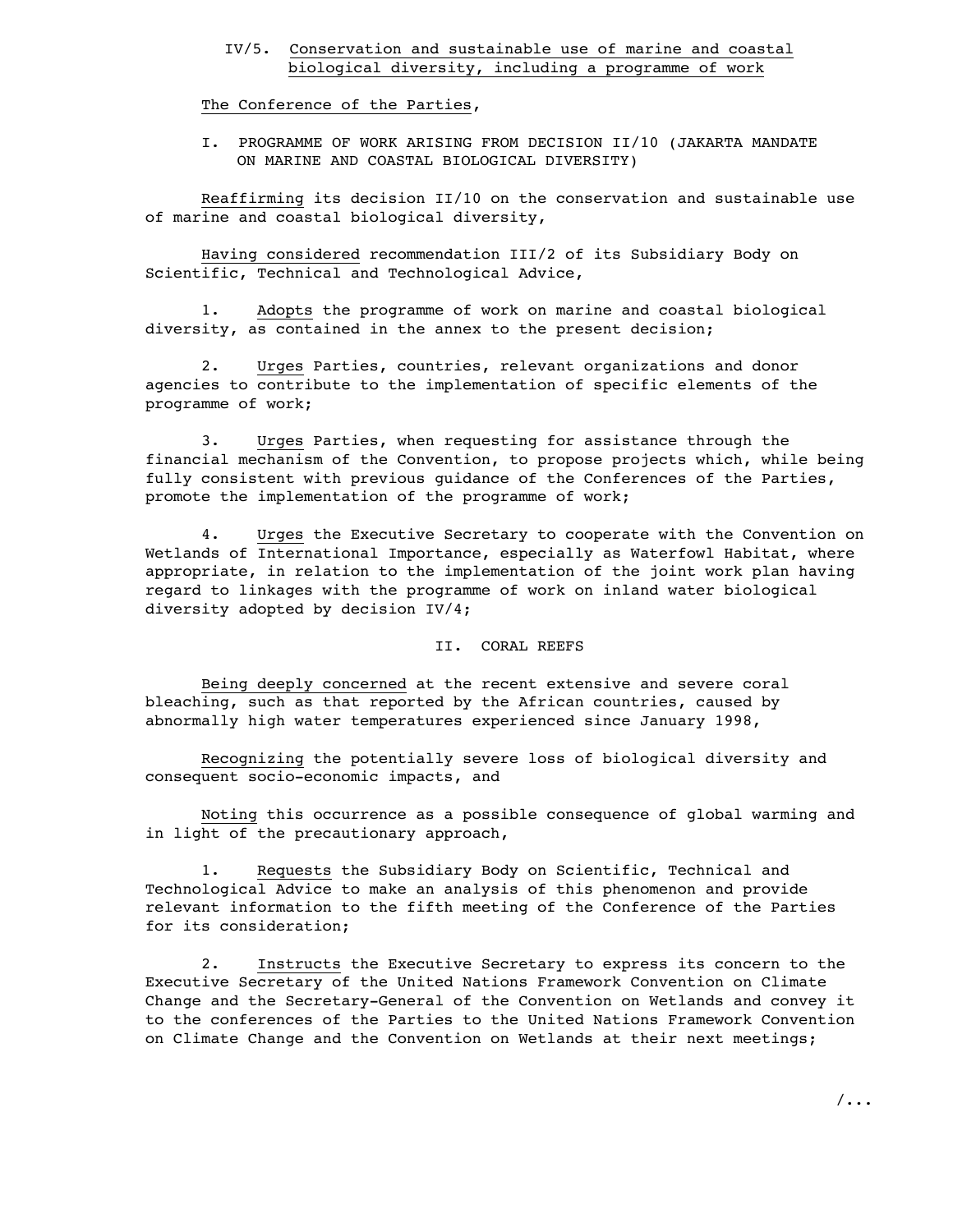3. Invites the United Nations Framework Convention on Climate Change to urgently address this issue in its deliberations; and

4. Urges Parties, with reference to programme element 1.3 (c) of the programme of work, to take appropriate actions to mitigate impacts upon marine and coastal biological diversity and consequent socio-economic effects;

# III. SMALL ISLAND DEVELOPING STATES

Recognizing the uniqueness and extreme fragility of marine and coastal biological diversity of small island developing States (SIDS), the disproportionate responsibility facing small island developing States in the conservation of these biological resources and the limited capacity of small island developing States to implement the Jakarta Mandate on Marine and Coastal Biological Diversity,

Strongly recommends to Parties, countries, relevant organizations and donor agencies that the special needs and considerations of small island developing States be a focus for implementing each of the elements of the programme of work, as appropriate.

Annex

PROGRAMME OF WORK ON MARINE AND COASTAL BIOLOGICAL DIVERSITY

#### A. Introduction

1. The aim of this programme of work is to assist the implementation of the Jakarta Mandate on Marine and Coastal Biological Diversity at the national, regional and global levels. It identifies key operational objectives and priority activities within the five key programme elements: integrated marine and coastal area management, marine and coastal living resources, marine and coastal protected areas, mariculture and alien species and genotypes. It also provides a general programme element to encompass the coordination role of the Secretariat, the collaborative linkages required and the effective use of experts.

B. Basic principles

# 1. Ecosystem approach

2. The ecosystem approach should be promoted at global, regional, national and local levels taking into account the report of the Malawi workshop (document UNEP/CBD/COP/4/Inf.9) and in accordance with decision IV/1B.

3. Protected areas should be integrated into wider strategies for preventing adverse effects to marine and coastal ecosystems from external activities and take into consideration, inter alia, the provisions of Article 8 of the Convention.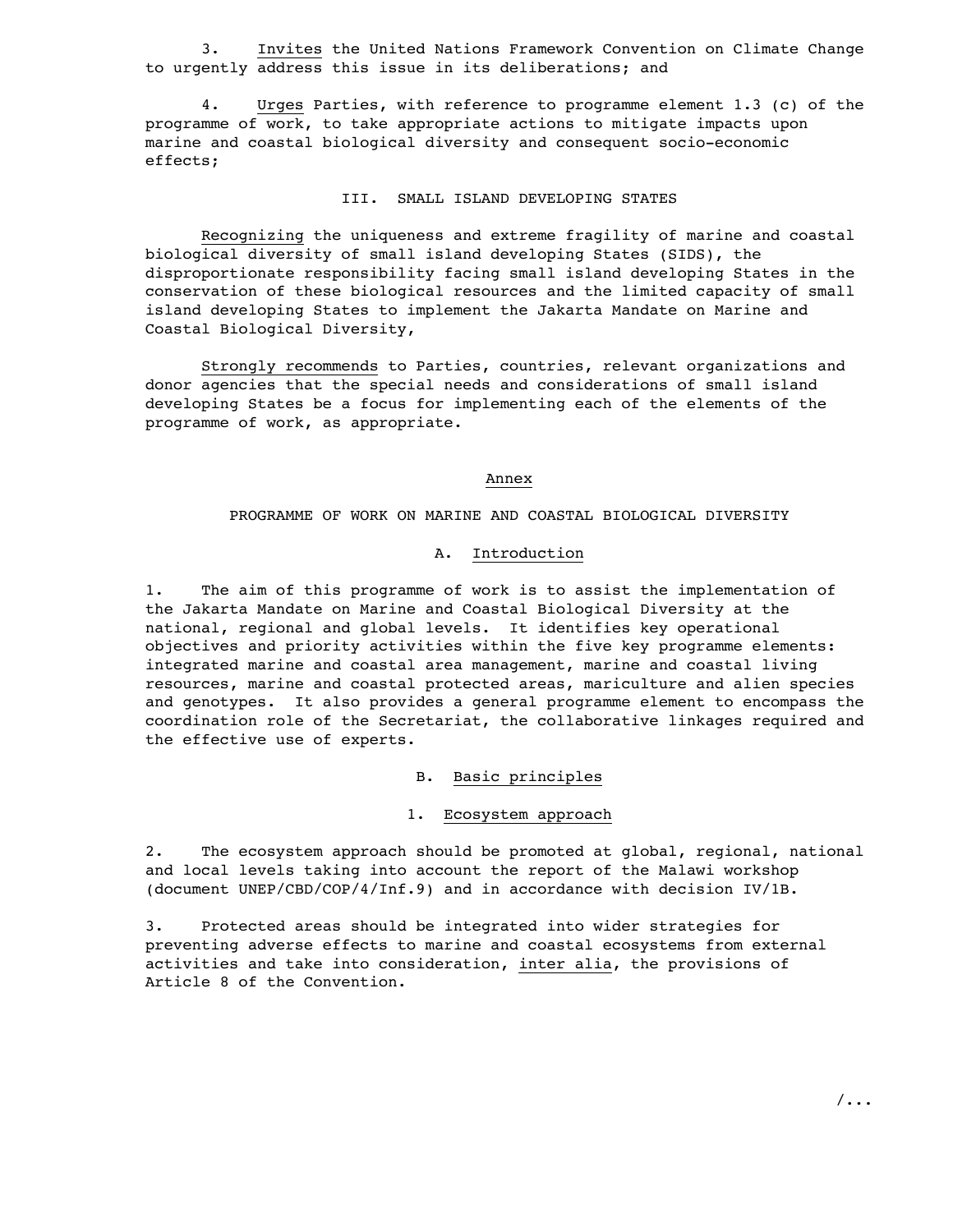### 2. Precautionary approach

4. The precautionary approach, as set out in decision II/10, annex II, paragraph 3 (a), should be used as a guidance for all activities affecting marine and coastal biological diversity, being also relevant to many other international agreements, inter alia, the United Nations Agreement on Straddling Fish Stocks and Highly Migratory Fish Stocks and the Code of Conduct for Responsible Fisheries of the Food and Agriculture Organization of the United Nations, the Washington Global Programme of Action for the Protection of the Marine Environment from Land-based Activities and regional agreements such as OSPAR.

# 3. The importance of science

5. Science should, inter alia, provide knowledge on key processes and influences in the marine and coastal ecosystems which are critical for structure, function and productivity of biological diversity. Research should focus on understanding the natural factors outside human influence, including intrinsic factors influencing ecosystems themselves, as well as on human interference with ecosystems.

6. Special efforts should be undertaken to support the Global Taxonomy Initiative in the marine and coastal environment in view of the importance of basic taxonomic work for the implementation of the objectives of the work programme, in accordance with decision IV/1 D.

7. It is important to draw upon regional scientific organizations, such as the International Council for the Exploration of the Sea (ICES). The creation and strengthening of regional scientific centres of excellence on the marine and coastal ecosystems, that provide guidance to regional and national managers, should be given priority.

# 4. Roster of experts

8. The Executive Secretary should make full use of the roster of experts on marine and coastal biological diversity. The use and administration of the roster by the Executive Secretary should be efficient, effective and transparent. Upon request of the Executive Secretary, Parties or other countries and relevant bodies, the experts on the roster are invited to make available their specific expertise in order to contribute to the further development of the scientific, technical, technological and socio-economic issues. Such requests could entail, inter alia, peer reviews, questionnaires, clarifications or examinations of scientific, technical, technological and socio-economic issues, specific contributions to the compilation of documents, participation in the global and regional workshops, and assisting in connecting the Jakarta Mandate and the present programme of work to international, regional, national and local scientific, technical and technological processes.

## 5. Local and indigenous communities

9. The programme of work will use and draw upon scientific, technical and technological knowledge of local and indigenous communities in keeping with the contents of Article  $8(i)$  of the Convention as well as community and userbased approaches; in the execution of the programme of work, the involvement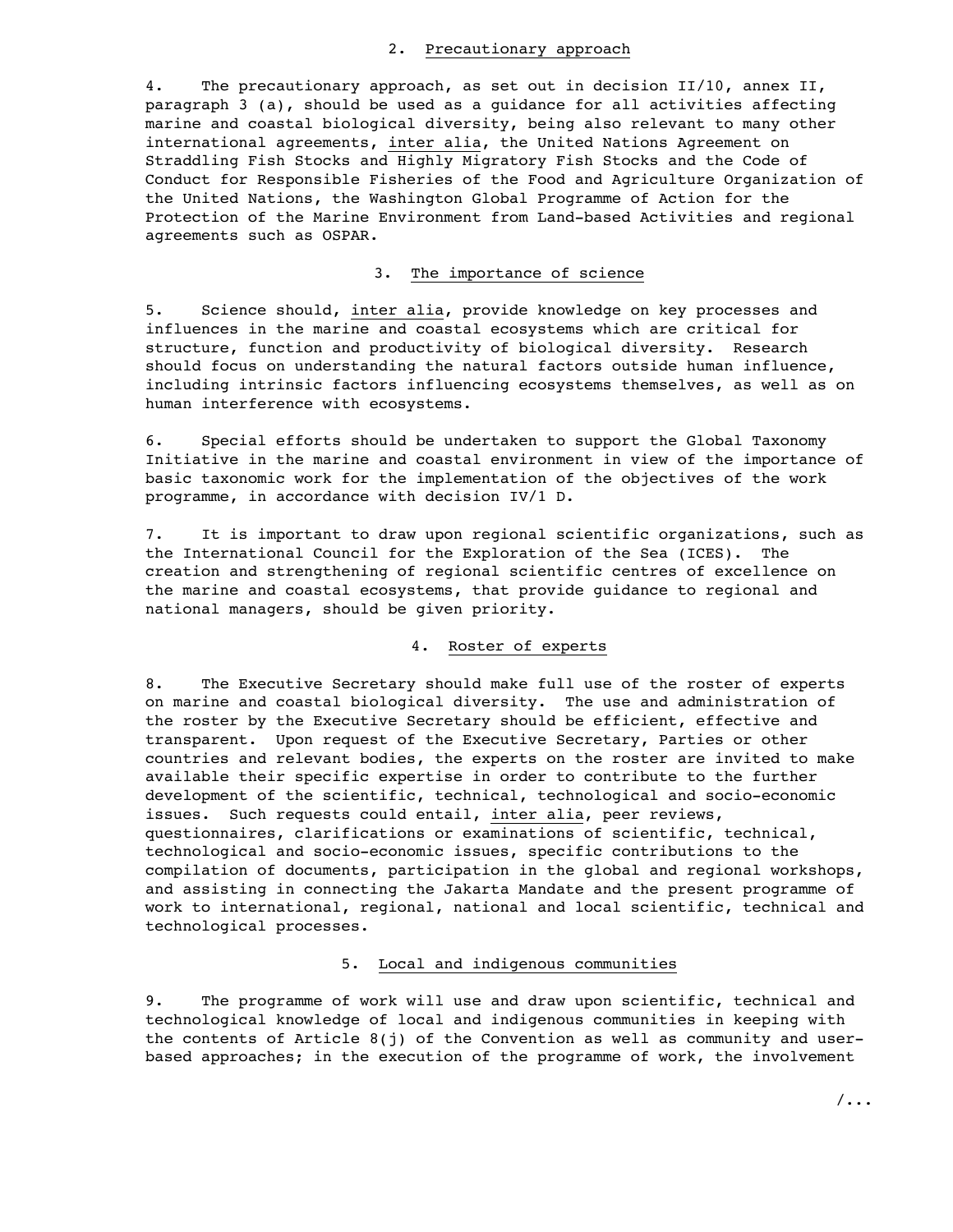of relevant stakeholders including indigenous and local people should be promoted.

# 6. Levels of implementation

10. National and local. The primary basis for this programme of work is action at national and local levels. The Parties should, in accordance with Article 6 of the Convention, develop national strategies, plans and programmes in order to promote the conservation and sustainable use of marine and coastal biological diversity.

11. Regional. At the regional level, organizations, arrangements and bodies should be invited to coordinate activities of and/or relevant to the programme of work. These organizations should as appropriate and according to their own rules of procedure report to the Convention on their activities. Where regional organizations have not been established, the Parties and other institutions should examine the need for new regional organizations or other mechanisms for regional integration. Cooperation and information flow between the economic sectors involved should be promoted. Regional scientific and technical centres of excellence should be promoted.

12. Global. At the global level, UNEP (including the Global International Water Assessment), FAO, the Intergovernmental Oceanographic Commission of the United Nations Educational, Scientific and Cultural Organization (UNESCO), the International Maritime Organization, the United Nations and other relevant bodies should be encouraged to implement the programme of work. These organizations should be invited to inform the Convention on their efforts to implement the Convention.

13. Implementation modalities. This programme of work is the programme of work of the Parties and of the Secretariat. The main function of the Secretariat is to promote the implementation of specific activities and to perform an overall coordination role.

14. Activities associated with the programme of work should be costeffective and efficient. Duplication of efforts will be avoided, and harmonization of respective programmes of work will be pursued through strong coordination between the Convention and other relevant bodies, with a particular view to the list of partner organizations mentioned in decision II/10, paragraph 13, and the Convention on Wetlands.

# C. Programme elements

# Programme element 1. Implementation of integrated marine and coastal area management (IMCAM)

Operational objective 1.1: To review the existing instruments relevant to IMCAM and their implication for the implementation of the Convention.

#### Activities:

(a) To identify existing mechanisms and instruments relevant to IMCAM;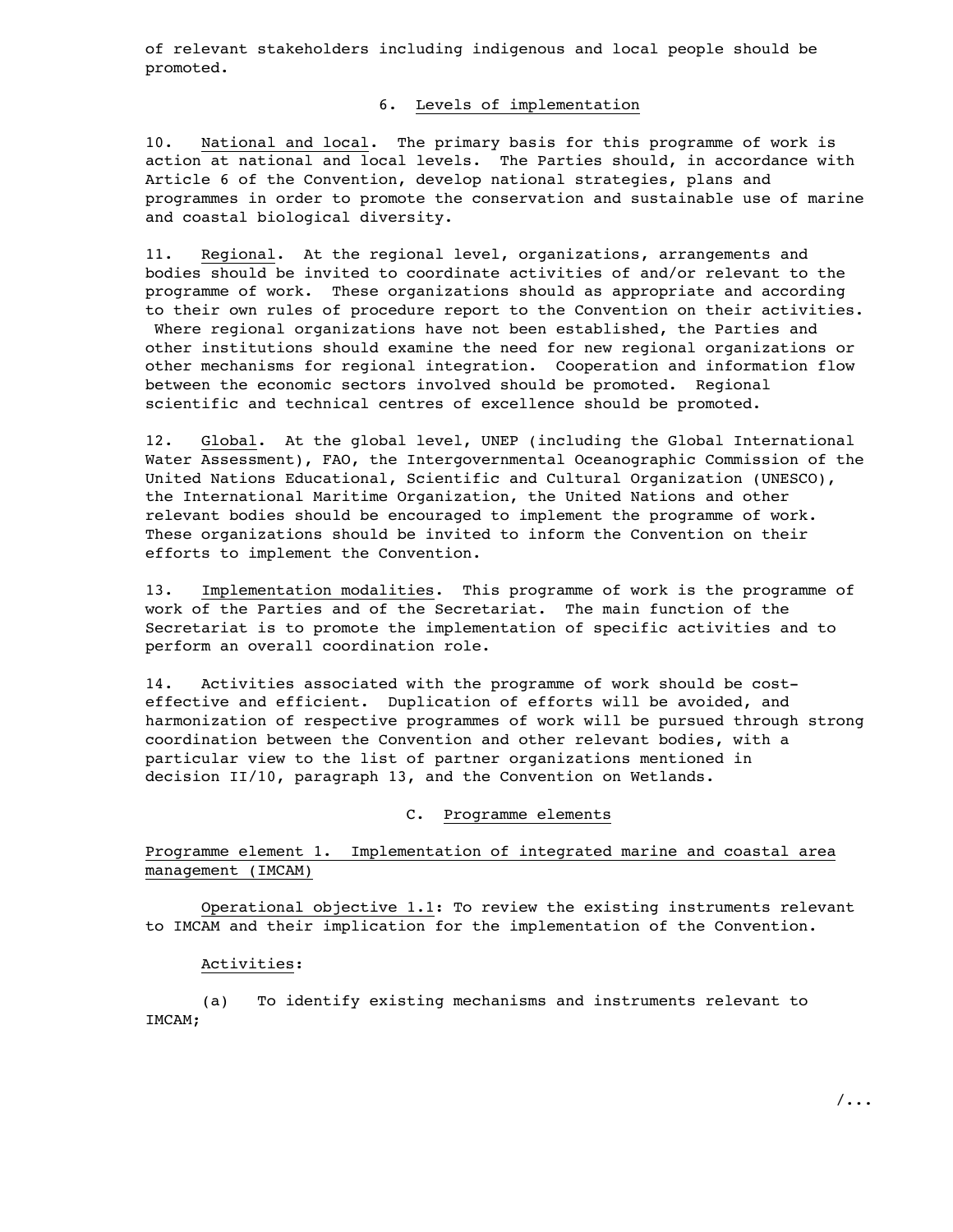(b) To identify focal points for the implementation of IMCAM at different levels (national, regional and global);

(c) Secretariat to gather, compare and analyse information provided by the focal points;

(d) To convene meetings involving representatives of stakeholders at different levels.

Time schedule: 1998-2000 (minimum three-year period)

Ways and means: The activities will be carried out by the Executive Secretary, with the collaboration of an informal inter-agency task force.

Budgetary implications: Costs related to communications and staff travel to inter-agency meetings and to service meetings. Costs related to convening of meeting of stakeholders on the integration of marine and coastal biological diversity into sectoral policies.

Operational objective 1.2: To promote the development and implementation of IMCAM at the local, national and regional level.

### Activities:

(a) To promote, within the framework of IMCAM, the integration of biological diversity concerns in all socio-economic sectors adversely impacting the marine and coastal environment;

(b) To promote the identification or establishment of subregional, regional or global processes for developing advice on the application of IMCAM and issues identified under the operational objective;

(c) To promote adequate protection of areas important for reproduction such as spawning and nursery areas and restoration of such areas and other important habitats for marine living resources;

(d) To promote action to reduce and control sea-based sources of pollution.

(e) To assist the development of national and regional capacitybuilding;

(f) To provide information on relevant legal and institutional issues, having regard to the United Nations Convention on the Law of the Sea (UNCLOS) and other related international and regional agreements;

(g) To assist the development of appropriate education and public awareness programmes at all levels;

(h) To provide guidance on maintenance and wider application of local and traditional knowledge.

Time schedule: 1998-2000 (minimum three-year period)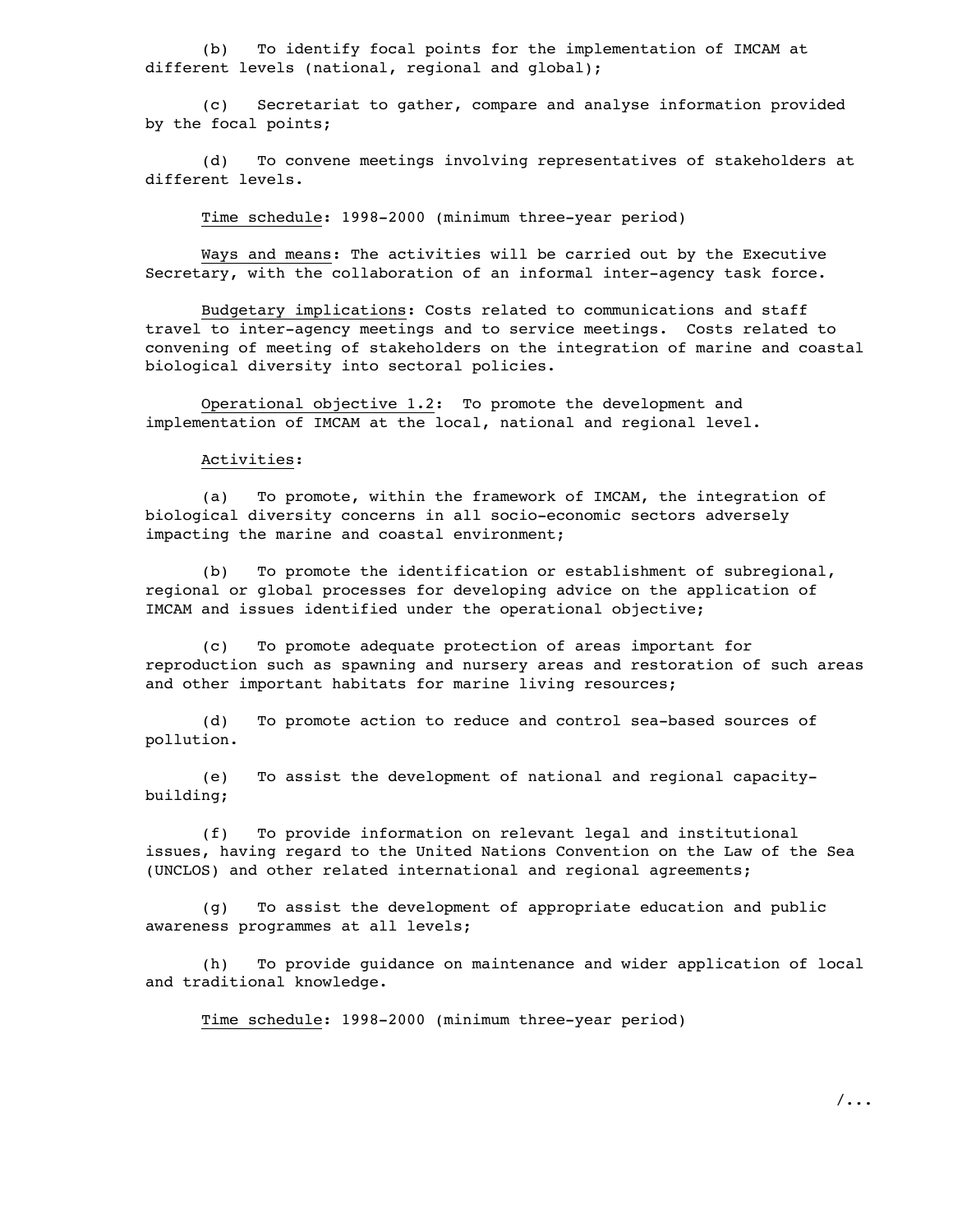Ways and means: The activities should be carried out by the Executive Secretary in collaboration with relevant organizations.

Budgetary implications: No significant budgetary implications.

Operational objective 1.3: To develop guidelines for ecosystem evaluation and assessment, paying attention to the need to identify and select indicators, including social and abiotic indicators, that distinguish between natural and human-induced effects.

### Activities:

(a) To promote the development of sets of indicators on which to base decision making; and convene regional workshops to help select key indicators;

(b) To identify existing organizations and initiatives;

(c) To promote the identification of key habitats for marine living resources on a regional basis, with a view to further develop policies for action to prevent physical alteration and destruction of these habitats, and pursue restoration of degraded habitats, including, inter alia, coral reef systems;

(d) To promote the establishment or strengthening of mechanisms for research, monitoring and assessment of marine and coastal ecosystems and their living resources;

(e) To promote exchange of information and experience using the clearing-house mechanism and other appropriate mechanisms;

(f) To collaborate with relevant organizations in the preparation of guidelines;

Time schedule: 1998-2000 (minimum three-year programme)

Ways and means: The activities should be carried out by the Executive Secretary and the Subsidiary Body on Scientific, Technical and Technological Advice, as part of the work programme on indicators, monitoring and assessment and in collaboration with relevant organizations.

Budgetary implications: Budgetary implications will be covered under the programmes of work on indicators, monitoring and assessment and public education, training and awareness. Voluntary contributions for regional workshops on indicators and public education, training and awareness activities are needed.

# Programme element 2. Marine and coastal living resources

Operational objective 2.1: To promote ecosystem approaches to the sustainable use of marine and coastal living resources, including the identification of key variables or interactions, for the purpose of assessing and monitoring, first, components of biological diversity; second, the sustainable use of such components; and, third, ecosystem effects.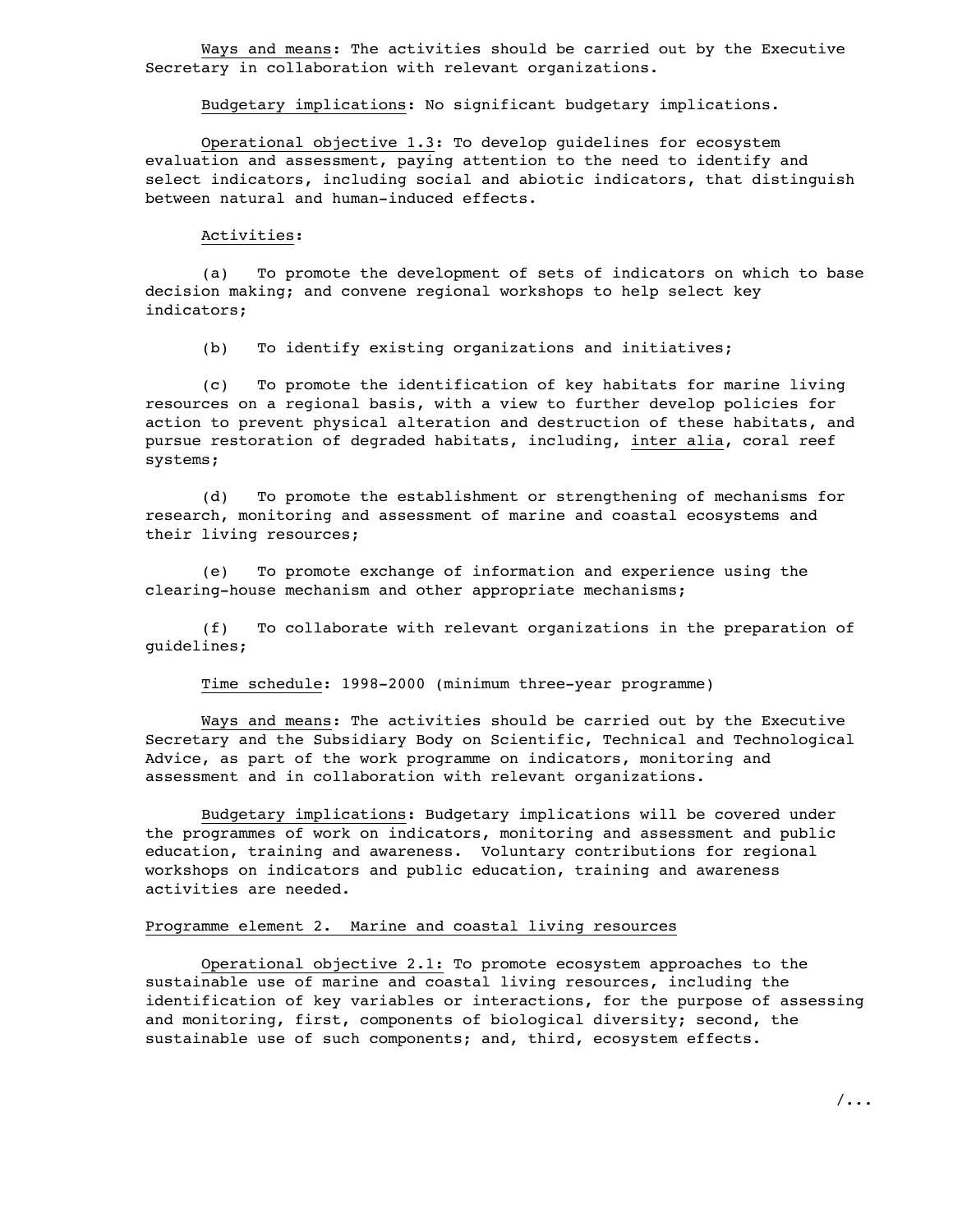(a) To develop collaborative links with relevant organizations and institutions;

(b) To promote the exchange of information and experience using appropriate mechanisms;

(c) To promote the identification and development of ecosystem approaches compatible with the sustainable use of marine and coastal living resources;

(d) To promote the identification both of components of the ecosystems which are critical to the functioning of the ecosystem and of key threats;

(e) To promote capacity-building at local, national and regional levels, including local and traditional knowledge;

(f) To carry out a study on the effects of stock enhancement on marine and coastal biological diversity at the species and genetic levels.

Time schedule: 1998-2000 (minimum three-year period)

Ways and means: The Executive Secretary shall promote the undertaking of the activities by relevant organizations and institutions. The information dissemination aspects should be included in the work plan of the clearing-house mechanism unit. The Executive Secretary shall attempt to establish an informal inter-agency task force for this work.

Budgetary implications: Costs related to communications and travel to inter-agency meetings. Relevant organizations are invited to conduct the study, within the framework of existing cooperative arrangements. Additional contributions from Parties, countries and organizations in the organization of capacity building activities are expected.

Operational objective 2.2: To make available to the Parties information on marine and coastal genetic resources, including bioprospecting.

# Activity

To explore ways to expand the knowledge base on which to make informed and appropriate decisions about how this area might be managed in accordance with the objectives of the Convention.

Time schedule: 1998/ongoing

Ways and means: The activity should be implemented by the Executive Secretary, making full use of the roster of experts.

Budgetary implications: No significant budgetary implications.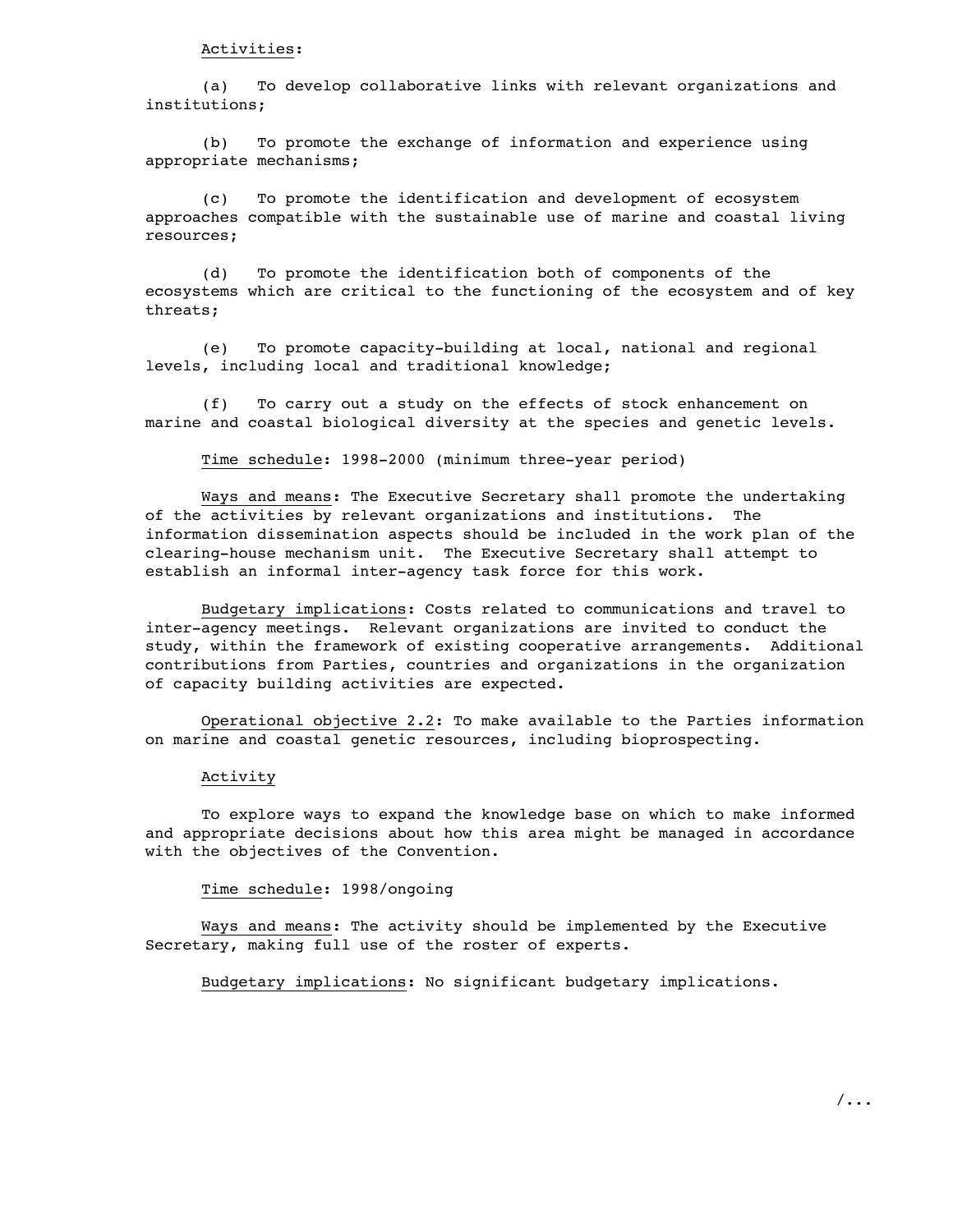Operational objective 3.1: To facilitate research and monitoring activities related to the value and the effects of marine and coastal protected areas or similarly restricted management areas on sustainable use of marine and coastal living resources.

#### Activities:

(a) To collaborate with relevant organizations in the preparation of project proposals;

(b) To work with relevant organizations to identify pilot projects;

(c) To conduct a desk study to gather and assimilate information;

(d) To identify the linkages between conservation and sustainable use;

(e) To facilitate Parties, countries or international/regional organizations in conducting research on the effects of marine and coastal protected or closed areas on population size and dynamics, subject to national legislation.

Time schedule: 1998-onwards (three to five-year period)

Ways and means: The Executive Secretary, in collaboration with relevant organizations and agencies, involving also funding agencies or donor countries, will facilitate and assist in the preparation of project documents and identify pilot projects for research and monitoring, as well as conduct the desk study. The projects should be undertaken by Parties and countries or competent organizations. The Executive Secretary, starting from the roster of experts, will select the names of an ad hoc technical expert group and elaborate the terms of reference for it, both to be endorsed by the Subsidiary Body on Scientific, Technical and Technological Advice. The expert group will carry out its activities under the Subsidiary Body on Scientific, Technical and Technological Advice and will work through electronic correspondence and teleconferences.

Budgetary implications: Costs related to communications. Additional voluntary contributions are needed from Parties or donor countries or funding agencies to fund the projects, the amount depending on the number, nature and scale of the projects.

Operational objective 3.2: To develop criteria for the establishment of, and for management aspects of, marine and coastal protected areas.

#### Activities:

(a) To compile research findings on aspects of marine and coastal protected areas relevant to their selection, design, establishment and management;

(b) To assist in developing criteria for selection of marine and coastal protected areas, where critical habitats for marine living resources should be one important criterion;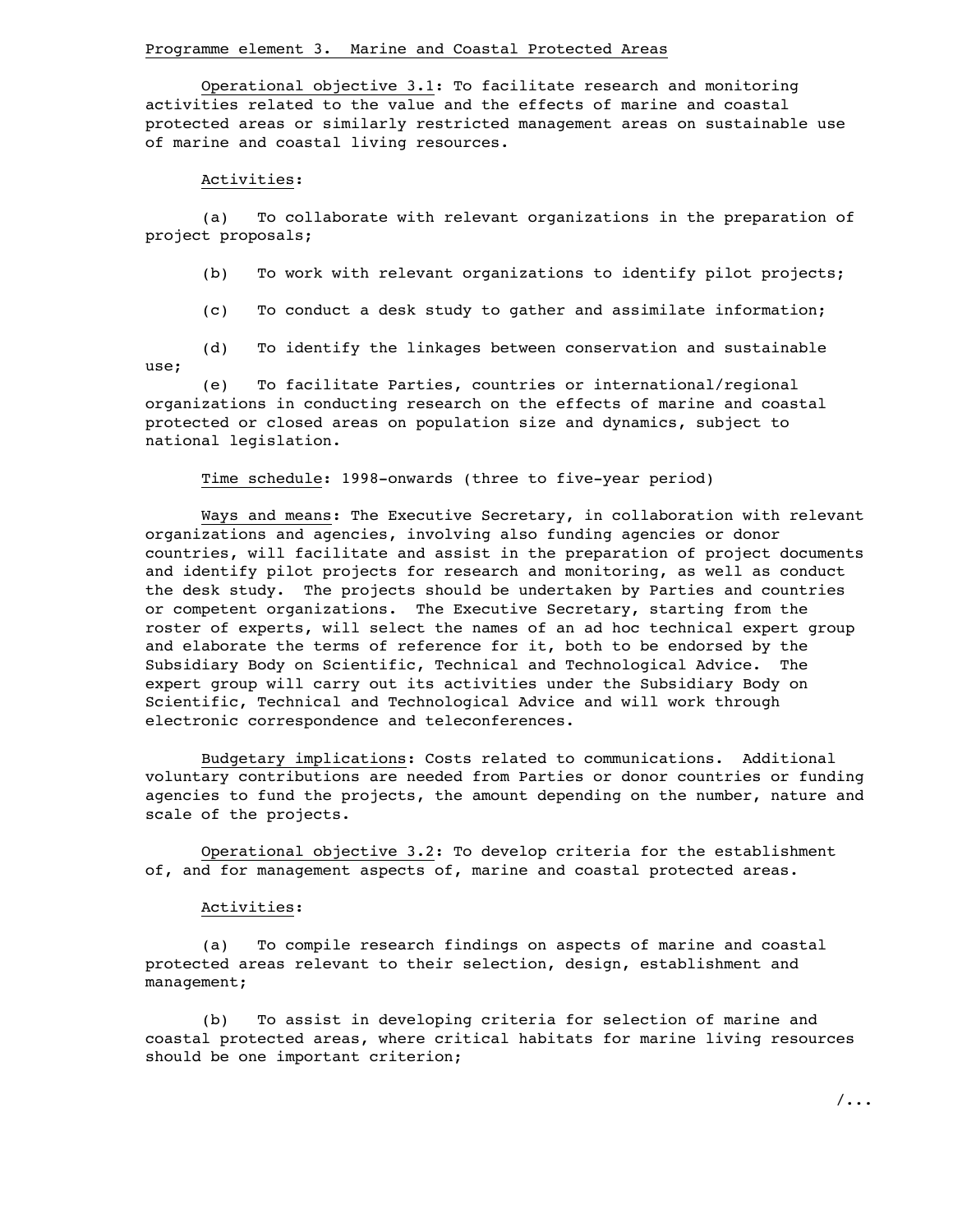(c) Using the clearing-house mechanism, to assist the exchange of information on research, management issues and problems (including incentive measures) between marine protected area managers, to facilitate continuous improvement in management effectiveness across the global network of marine protected areas;

(d) To implement activities as in subparagraphs (e) to (h) under operational objective 1.2.

Time schedule: 1998-2000 (minimum three-year programme)

Ways and means: The basis for undertaking these activities should be collaboration between the Executive Secratary, under the guidance of the Subsidiary Body on Scientific, Technical and Technological Advice, and relevant international, national and non-governmental organizations. The creation of an informal task force may be an appropriate mechanism, conducting its work through regular communication and through periodic meetings as required.

Budgetary implications: Costs related to communications and to staff travel to inter-agency meetings and to service meetings.

# Programme element 4. Mariculture

Operational objectives: To assess the consequences of mariculture for marine and coastal biological diversity and promote techniques which minimize adverse impact.

### Activities:

(a) To provide guidance on criteria, methods and techniques which avoid the adverse effects of mariculture and also subsequent stock enhancement on marine and coastal biological diversity and enhance the positive effects of mariculture on marine and coastal productivity;

(b) To collect and disseminate information, data, literature and bibliography relevant to the operational objective and best practice of successful sustainable mariculture, including the use of local species where appropriate;

(c) To evaluate the current state of scientific and technological knowledge on the effects of mariculture on marine and coastal biological diversity.

Time schedule: 1999-onwards (minimum three-year period)

Ways and means: Coordination of this programme of activities within the Secretariat creates the need for a professional with specific high-level expertise. This need could probably best be met through the secondment by a Party or specialized institution of an appropriate professional. To be successful and cost-effective, the work would need to draw upon specialist scientific knowledge world-wide. It would thus need to be supported by the establishment of an ad hoc technical expert group under the Subsidiary Body on Scientific, Technical and Technological Advice, taking into consideration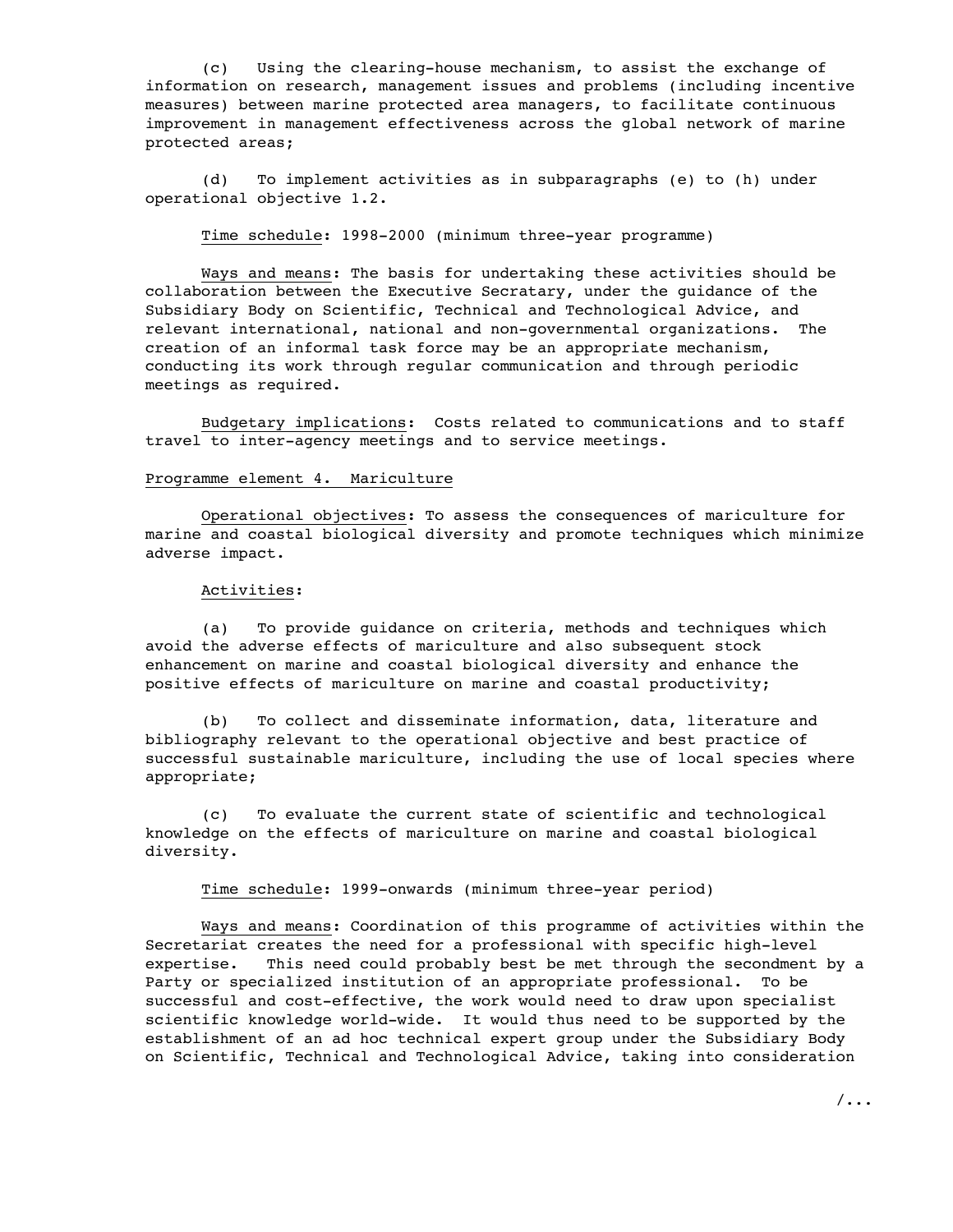the roster of experts. Operational aspects thus suggest that this work be undertaken from 1999 onwards.

Budgetary implications: Voluntary contribution by a Party or institution to cover the costs of the secondee. Costs for communications and travel to service meetings. Costs related to the convening of expert meeting(s).

# Programme element 5. Alien species and genotypes

Operational objective 5.1: To achieve better understanding of the causes of the introduction of alien species and genotypes and the impact of such introductions on biological diversity.

### Activities:

(a) To analyse and disseminate information, data and case-studies on the subject;

(b) To develop collaboration with relevant organizations;

(c) To ensure exchange of information and experience, using appropriate mechanisms.

Time schedule: 1998-2000 (minimum three-year period)

Ways and means: The Executive Secretary, under the guidance of the Subsidiary Body on Scientific, Technical and Technological Advice, will seek the assistance of relevant organizations through an informal inter-agency task force. In particular, the options will be investigated for collaboration with UNEP, the Scientific Committee on Problems of the Environment (SCOPE), the International Council for the Exploration of the Sea (ICES) and the World Conservation Union (IUCN) Invasive Species Specialist Group and the Global Invasive Species Programme in the development of a global strategy and action plan. In carrying out this work, it is expected that Parties or specialized institutions will second a specialist.

Budgetary implications: Voluntary contribution by a Party or institution to cover the costs of the secondee. Costs for communications.

Operational objective 5.2: To identify gaps in existing or proposed legal instruments, guidelines and procedures to counteract the introduction of and the adverse effects exerted by alien species and genotypes which threaten ecosystems, habitats or species, paying particular attention to transboundary effects; and to collect information on national and international actions to address these problems, with a view to prepare for the development of a scientifically-based global strategy for dealing with the prevention, control and eradication of those alien species which threaten marine and coastal ecosystems, habitats and species.

### Activities:

(a) To request views and information from Parties, countries and other bodies;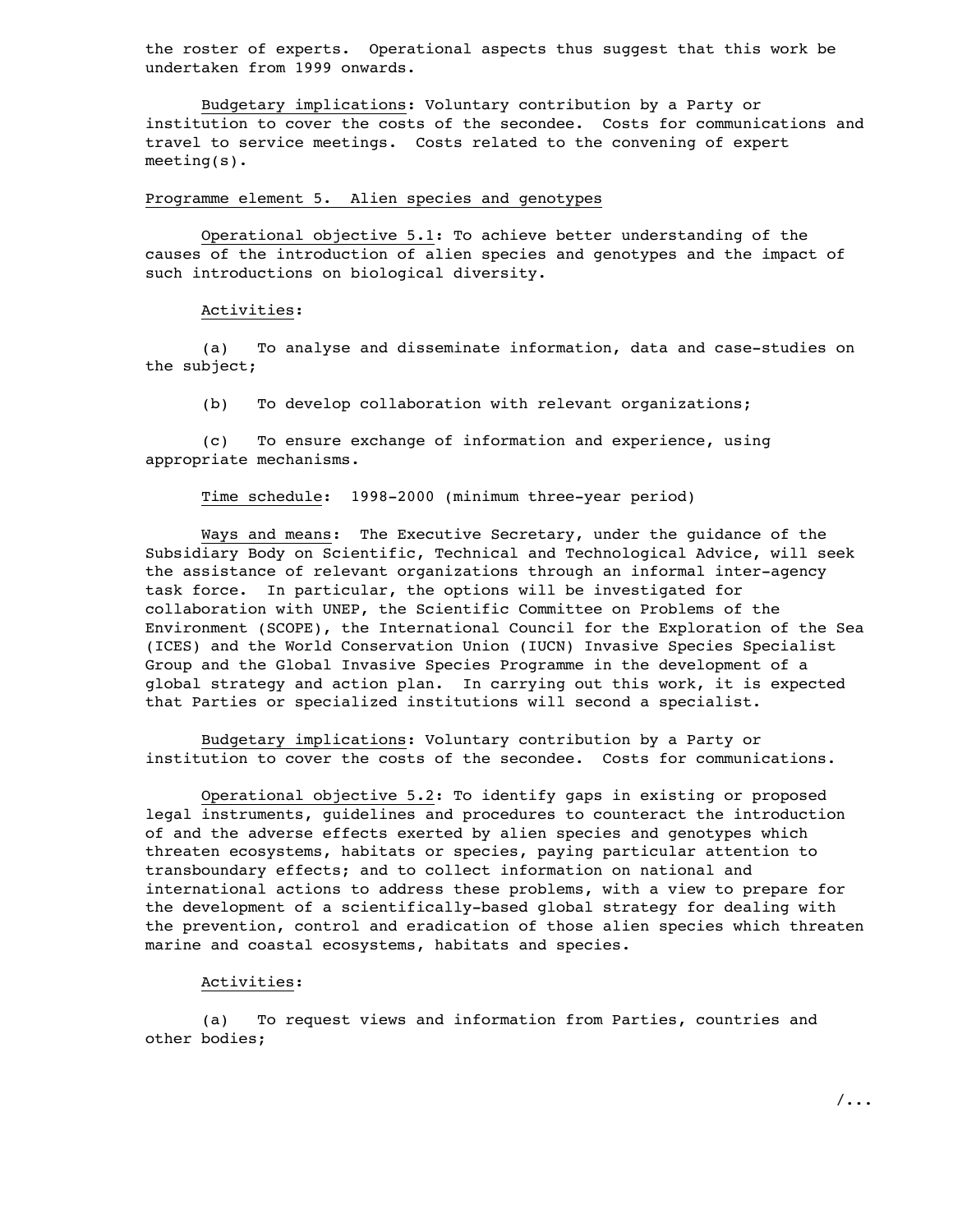(b) To analyse the information for the purpose of identifying gaps in legal instruments, guidelines and procedures;

(c) To evaluate the information on the effectiveness of efforts to prevent the introduction of, and to control or eradicate, those alien species which may threaten ecosystems, habitats or species;

(d) To identify means to support capacity-building in developing countries to strengthen their ability to conduct work related to alien species.

Time schedule: 1998-2000 (minimum three-year period)

Ways and means: The activities will be carried out by the Executive Secretary, in collaboration with Parties, countries and other relevant bodies and in cooperation with UNEP, IOC and IMO. It is proposed that a conference with global participation be held and that a Party or specialized institution will be able to host the conference. It is anticipated that the peer review process will be followed for the output of this programme activity.

Budgetary implications: Costs related to communications and staff travel servicing the conference. Voluntary contributions for holding the conference are needed.

Operational objective 5.3: To establish an "incident list" on introductions of alien species and genotypes through the national reporting process or any other appropriate means.

### Activities:

(a) To distil references of incidents from the national reports and other appropriate sources;

(b) To make the information available through the clearing-house mechanism or other appropriate mechanisms.

Time schedule: Such information gathering can begin immediately and be informed by national reports as they are provided.

### Ways and means: Secretariat

Budgetary implications: Costs related to additional staff time within the national reports unit and the clearing-house mechanism unit.

# Programme element 6. General

Operational objective 6.1: To assemble a database of initiatives on programme elements through a cooperative approach with relevant organizations and bodies, with special emphasis on integrated marine and coastal areas management.

#### Activities:

(a) To identify sources of relevant information and to make this readily available;